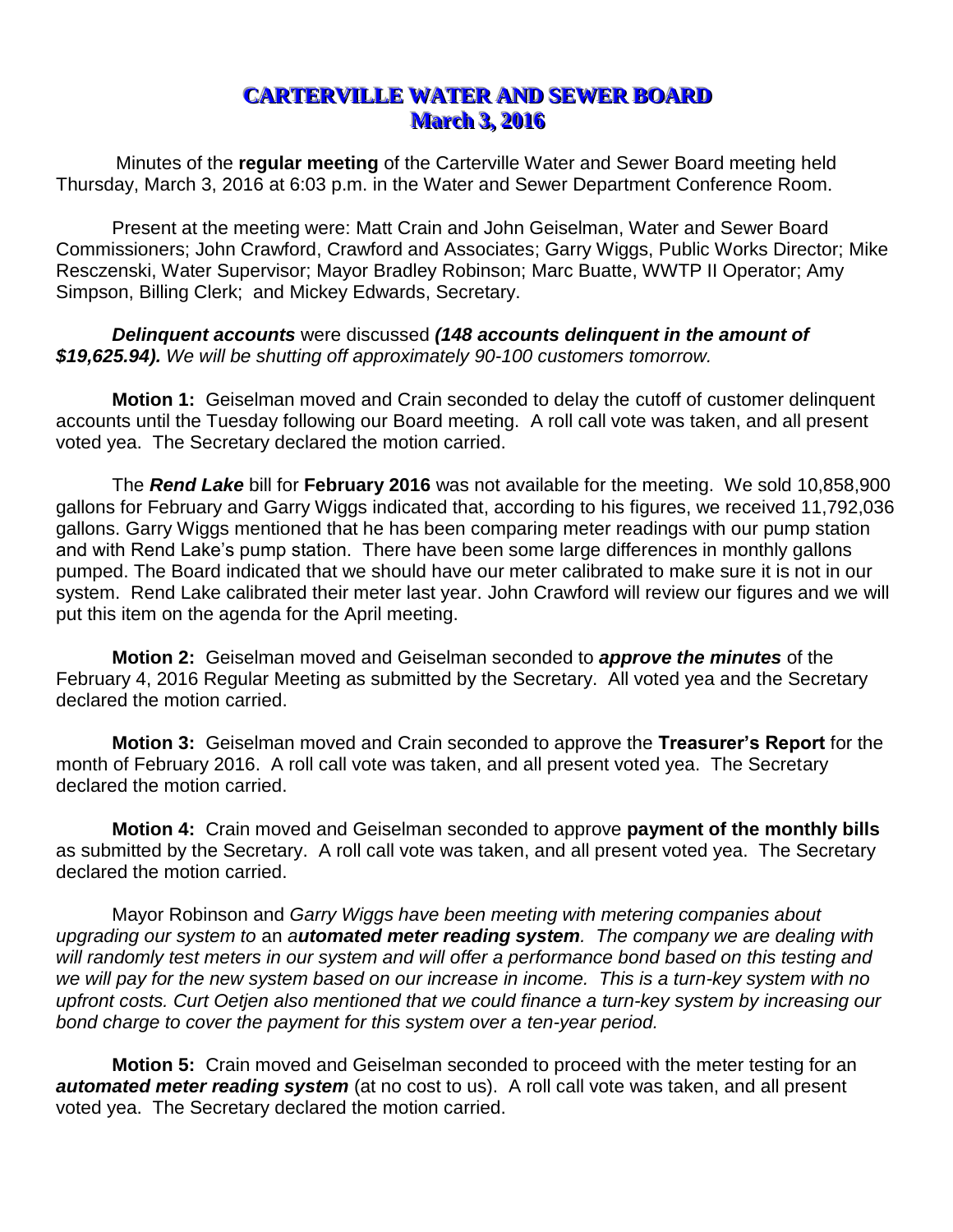Carterville Water and Sewer Board Thursday, March 3, 2016 Page 2

*Garry Wiggs suggested to the Board that the City is interested in selling the current trachoe with trailer to the Water and Sewer Department for \$30,000.00 so that the City can purchase a new trachoe. Both departments use this piece of equipment and it is needed in both departments. The Mayor suggested that we table this and look at every option including cost of used equipment and cost of rental equipment. The State budget problems may cause a shortage for municipalities in the future and the Mayor is concerned about the future. The Board suggested that we table this for further investigation.*

*Michael Resczenski reported that the department has been locating valves and putting in new markers. Williamson County Housing Authority is planning to move a fire hydrant on Hickory and Mike has already located the valves in this area so that this could be isolated and moved. Mike would like to order an additional 40 valve markers at a cost of \$19.00 each.* 

**Motion 6:** Geiselman moved and Crain seconded to purchase *40 additional valve markers*  at a cost of \$19.00 each. A roll call vote was taken, and all present voted yea. The Secretary declared the motion carried.

*Marc Buatte explained the specifications that he developed for the new Jetter Machine. The existing jetter/vac machine handles the vacuuming sufficiently to handle our sewer lines. Marc would like to advertise for bids for this equipment so that we can make an educated decision about purchasing.* 

**Motion 7:** Geiselman moved and Crain seconded to *advertise for bids for a new Jetter* machine according to specifications developed by Marc Buatte. All voted yea and the Secretary declared the motion carried.

*Marc Buatte asked the Board to purchase an autoclave for the sewer plant lab at a cost of approximately \$4,500.00.*

**Motion 8:** Geiselman moved and Crain seconded to *purchase an autoclave* for the Sewer Plant Laboratory at a cost not to exceed \$4,500.00. A roll call vote was taken, and all present voted yea. The Secretary declared the motion carried.

**Motion 9:** Crain moved and Geiselman seconded to approve the following leak and pool credits:

| Diana May, 551 N. Division Street  | \$40.66  |
|------------------------------------|----------|
| Crystal Shulda, 412 Farris         | \$13.84  |
| John Allsopp, 1105 Brentwood Drive | \$154.14 |
| Angela Morris, 1112 S. Division    | \$31.05  |
| Crystal Jiles, 820 S Division      | \$53.59  |
| Robert Eaton, 1606 S. Division     | \$40.55  |
| Don Davis, 505 E. Grand            | \$43.55  |
| Bobby Milton, 309 Greenbriar Rd    | \$93.73  |
| Huldah Vaughn, 110 Ivey Lane       | \$38.67  |
| Gary Galbraith, 307 Scout Cabin Rd | \$41.60  |
| Jill Allen, 5886 Winterset Dr      | \$52.23  |
| Ralph Tate, 108 Lyndsey Lane       | \$25.76  |
|                                    |          |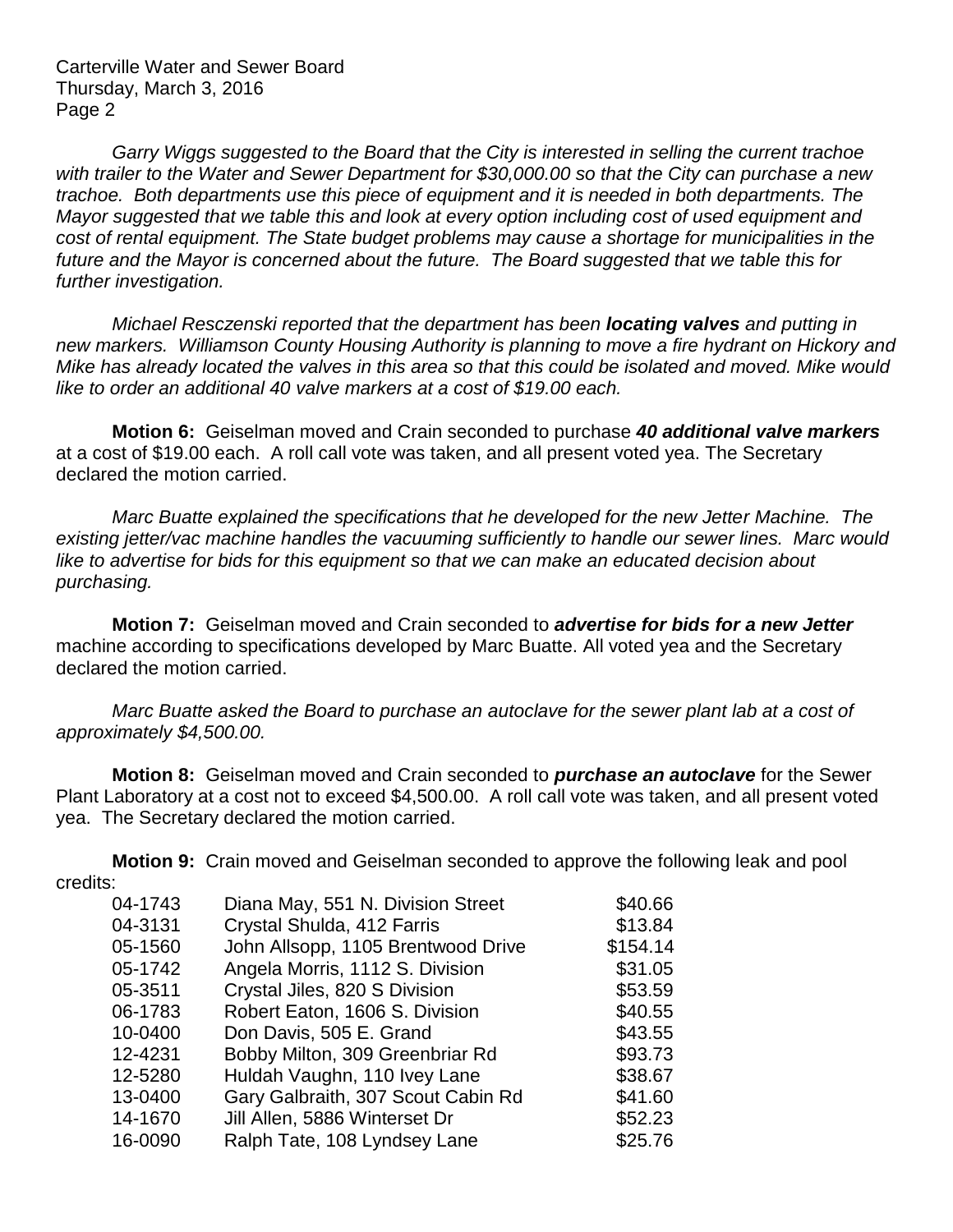Carterville Water and Sewer Board Thursday, March 3, 2016 Page 3

| 19-3400 | Don Ticer, 12676 Cruse Road      | \$8.52   |          |
|---------|----------------------------------|----------|----------|
| 19-4000 | William Harris, 13173 Cruse Road | \$35.04  |          |
| 21-2440 | Joanne Davis, 1404 Nicole        | \$146.92 | \$820.07 |

07-0901 John A. Logan College (POOL/Sewer)  $$976.47$ A roll call vote was taken, and all present voted yea. The Secretary declared the motion carried.

*There was a lengthy discussion about coordinating the building permits with the tap applications. Mike Resczenski asked that builders be required to contact the Water Department as soon as they apply for a building permit.*

**Motion 10:** Geiselman moved and Crain seconded to pay the following invoices for the *UV Disinfection System*:

| Haier Plumbing        |                                                                                                                                                                                                                               |  | Pay Estimate No. 4 |  |                             |  |  | \$29,307.60 |
|-----------------------|-------------------------------------------------------------------------------------------------------------------------------------------------------------------------------------------------------------------------------|--|--------------------|--|-----------------------------|--|--|-------------|
| Crawford & Associates |                                                                                                                                                                                                                               |  |                    |  | <b>Resident Engineering</b> |  |  | \$4,227.00  |
|                       | . The contract of the contract of the contract of the contract of the contract of the contract of the contract of the contract of the contract of the contract of the contract of the contract of the contract of the contrac |  |                    |  | ___                         |  |  |             |

A roll call vote was taken, and all present voted yea. The Secretary declared the motion carried.

*John Crawford indicated that Wiggs Excavating will be onsite to install the bar screen this month and Hall Electric, DuQuoin, will be installing the electrical service.* 

*The design on the Grit Removal Chamber is ongoing.*

*John Crawford presented a Change Order No. 3 for the Mott Excavating contract for the Interceptor Sewer for a decrease of \$5,964.32. Also, he presented Pay Estimate No. 9 and an engineering bill.*

**Motion 11:** Geiselman moved and Crain seconded to approve the change order and pay the following invoices on the *Interceptor Sewer System*:

| Mott Excavating                                                                                   | Change Order No. 3 | $-$5,964.32$ |
|---------------------------------------------------------------------------------------------------|--------------------|--------------|
| Mott Excavating                                                                                   | Pay Estimate No. 9 | \$34,978.17  |
| Crawford and Associates                                                                           | Engineering        | \$5,629.00   |
| A roll call vote was taken, and all present voted yea. The Secretary declared the motion carried. |                    |              |

*The U. S. Fish and Wildlife line is complete and Dean Bush will be doing cleanup on this new line. The funds we paid for this project will be reimbursed by U. S. Fish and Wildlife.*

*The permit application for the change in location of the Sludge Holding Tank is still in Springfield being reviewed.*

**Motion 12:** Crain moved and Geiselman seconded to approve payment of \$2,000.00 to John Crawford and Associates for *engineering on the tank inspections*. A roll call vote was taken, and all present voted yea. The Secretary declared the motion carried.